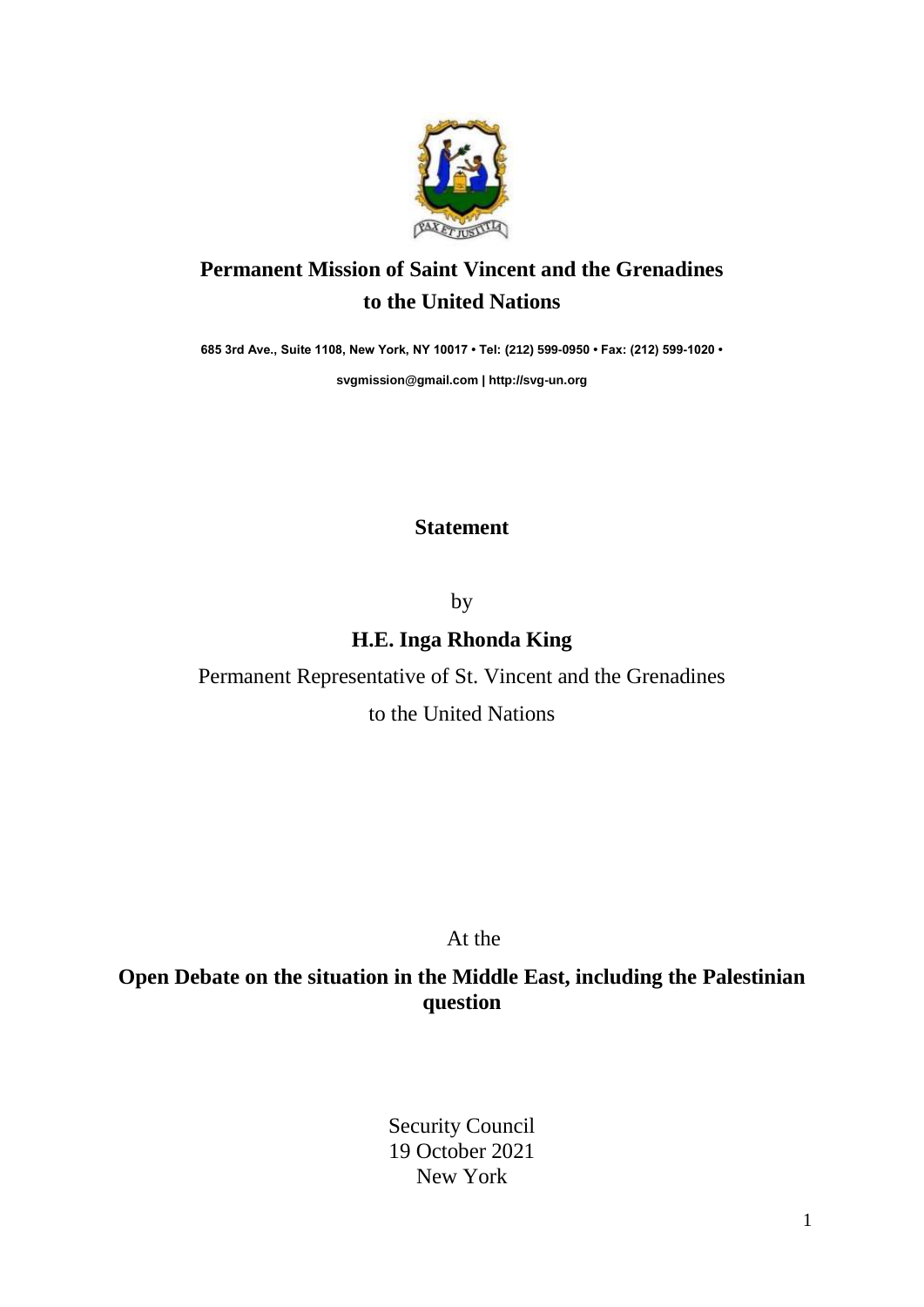Thank you, Mr. President,

Let me begin by also thanking Special Coordinator Tor Wennesland, Mr Daniel Levy, President of the US/Middle East Project and Ms Hanna Ashrawi, political and civil society leader for their briefings. And I thank our colleague representatives of the State of Palestine and Israel for their statements.

For decades, the international community has been witness to the Israeli occupation of Palestine. Every month, we come to the Council and state our positions in line with international law and UN resolutions but this does not seem to move the needle. Our words do not stop the erosion of Palestinian statehood, the killing of Palestinian children, nor the attempted erasure of a people and their homes. Cynically and paradoxically, such observations have, in the not-too-distant past, spawned arguments that we must do away with international law and the two-state solution. Such an approach rocks the foundation of our rules-based international order. The refusal of Israel to come to terms with the requisite of an independent Palestine, and a secure Israel, remains our biggest hurdle. In these new, perilous times, which humanity faces, we must do better. We must, as Mr Levy suggests, disengage from autopilot, and implement Res. 2334, in the interest of a political solution and political justice.

Mr President,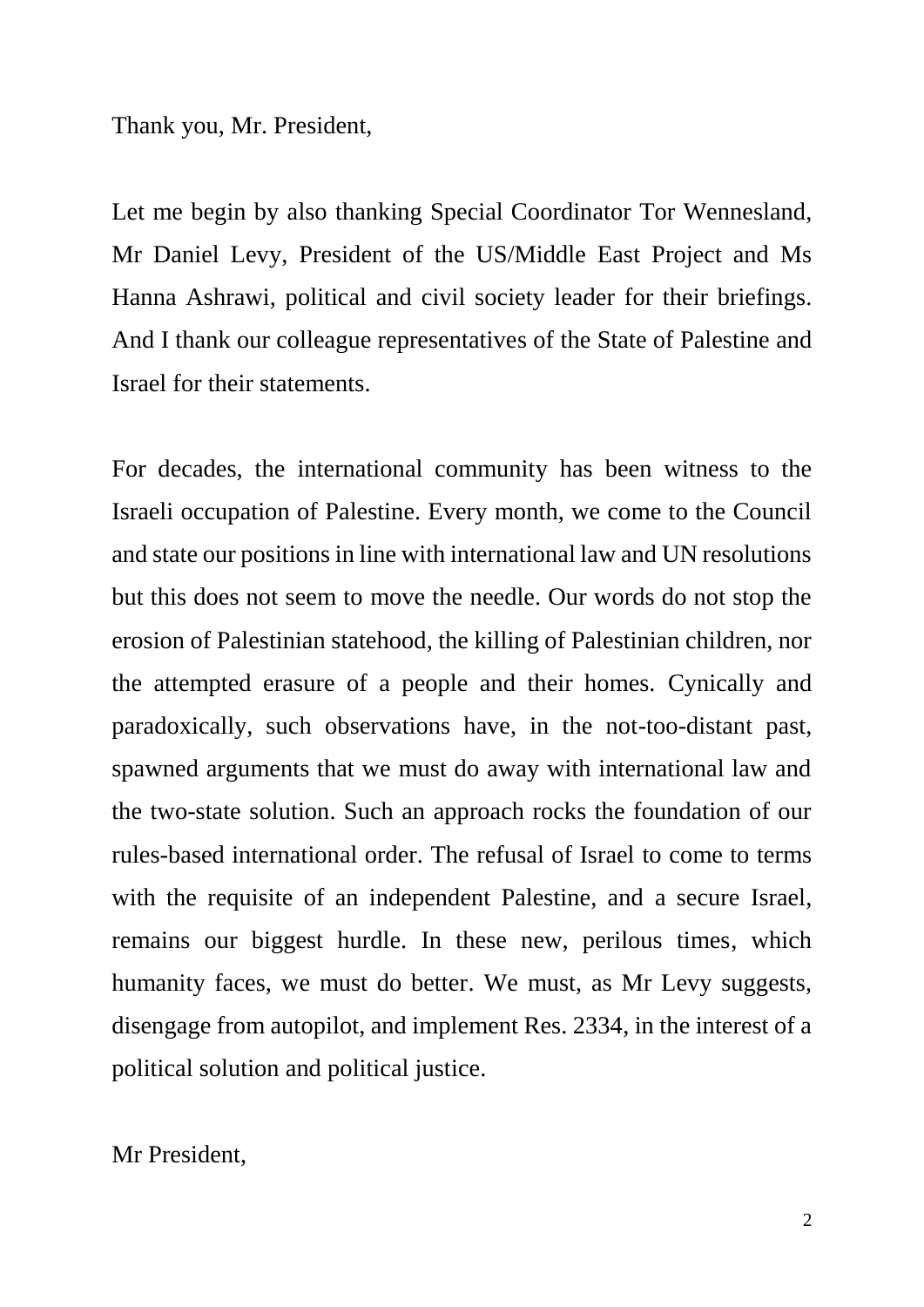Recent developments with respect to Israeli settlements are of particular concern. The recent announcement of approvals for advancing the construction of thousands of homes in E1, is a flagrant violation of international law and further undermines the peace process and two—state solution. We renew our call on the Israeli Authorities to urgently reverse these latest decisions as a matter of urgency. Yet again, Saint Vincent and the Grenadines denounces the continuing and increasing demolition and confiscation of Palestinian houses and structures, in the Occupied Palestinian Territory, including East Jerusalem.

The situation in Sheikh Jarrah, East Jerusalem, which remains under threat of forced eviction of Palestinian families from their homes, is also troubling. We call on Israel to immediately halt all forced evictions and to cease its systematic policy of settlement expansion, demolition of Palestinian structures and obstructing Palestinian development.

We are also deeply concerned about allegations of the use of excessive force by Israeli security forces against Palestinian civilians. This includes the killing and wounding of Palestinian civilians, including children. Therefore, we reiterate our call on Israel to observe international humanitarian law, as set out in the Geneva Conventions of 1949. Turning to the recent developments surrounding the Al-Aq-sa